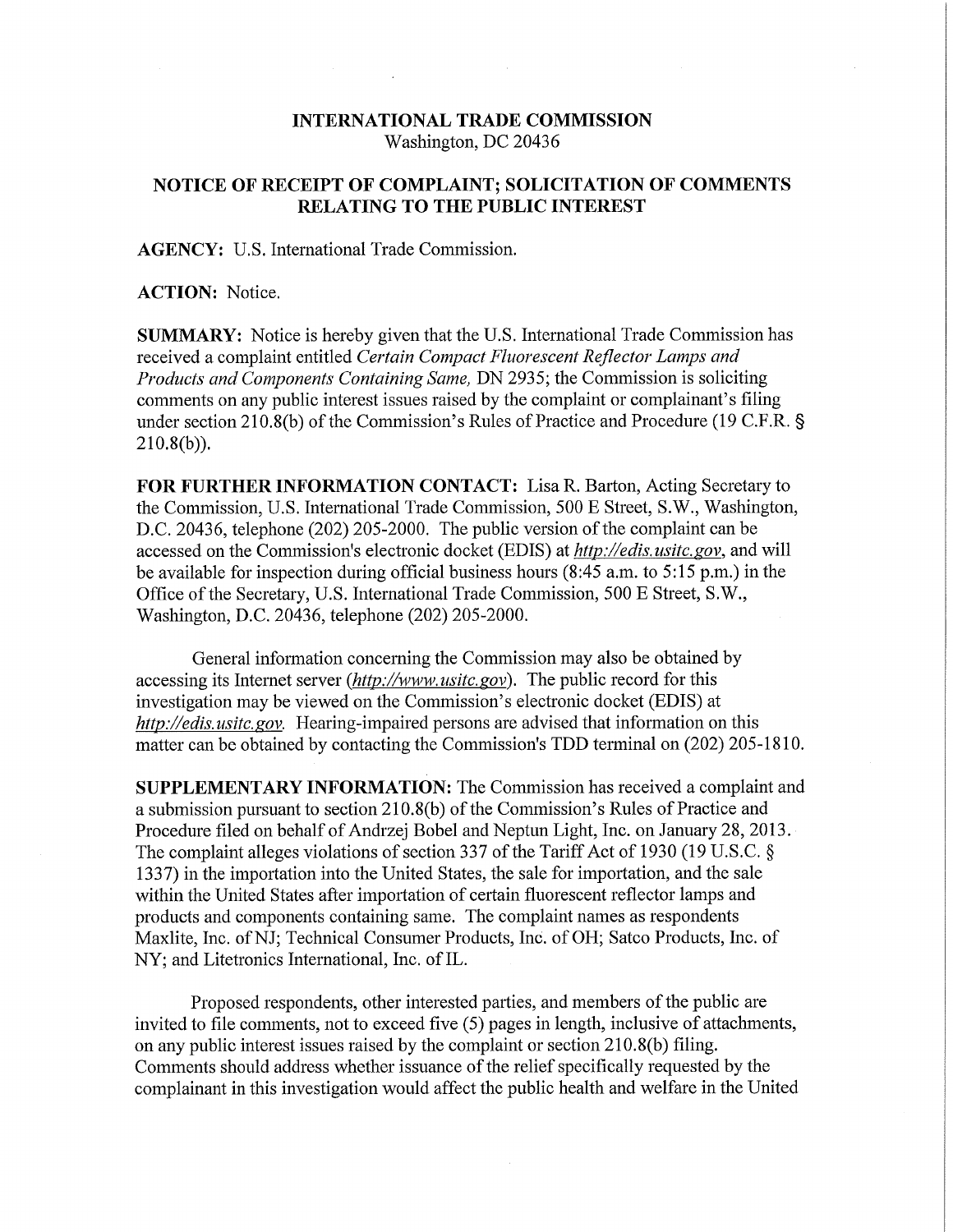States, competitive conditions in the United States economy, the production of like or directly competitive articles in the United States, or United States consumers.

In particular, the Commission is interested in comments that:

- (i) explain how the articles potentially subject to the requested remedial orders are used in the United States;
- (ii) identify any public health, safety, or welfare concerns in the United States relating to the requested remedial orders;
- (iii) identify like or directly competitive articles that complainant, its licensees, or third parties make in the United States which could replace the subject articles if they were to be excluded;
- (iv) indicate whether complainant, complainant's licensees, and/or third party suppliers have the capacity to replace the volume of articles potentially subject to the requested exclusion order and/or a cease and desist order within a commercially reasonable time; and
- (v) explain how the requested remedial orders would impact United States consumers.

Written submissions must be filed no later than by close of business, eight calendar days after the date of publication of this notice in the *Federal Register.* There will be further opportunities for comment on the public interest after the issuance of any final initial determination in this investigation.

Persons filing written submissions must file the original document electronically on or before the deadlines stated above and submit 8 true paper copies to the Office of the Secretary by noon the next day pursuant to section 210.4(f) of the Commission's Rules of Practice and Procedure (19 C.F.R. 210.4(f)). Submissions should refer to the docket number ("Docket No. 2935") in a prominent place on the cover page and/or the first page. *(See* Handbook for Electronic Filing Procedures, http://www.usitc.gov/secretary/fed\_reg\_notices/rules/handbook\_on\_electronic filing.pdf). Persons with questions regarding filing should contact the Secretary (202- 205-2000).

Any person desiring to submit a document to the Commission in confidence must request confidential treatment. All such requests should be directed to the Secretary to the Commission and must include a full statement of the reasons why the Commission should grant such treatment. *See* 19 C.F.R. § 201.6. Documents for which confidential treatment by the Commission is properly sought will be treated accordingly. All